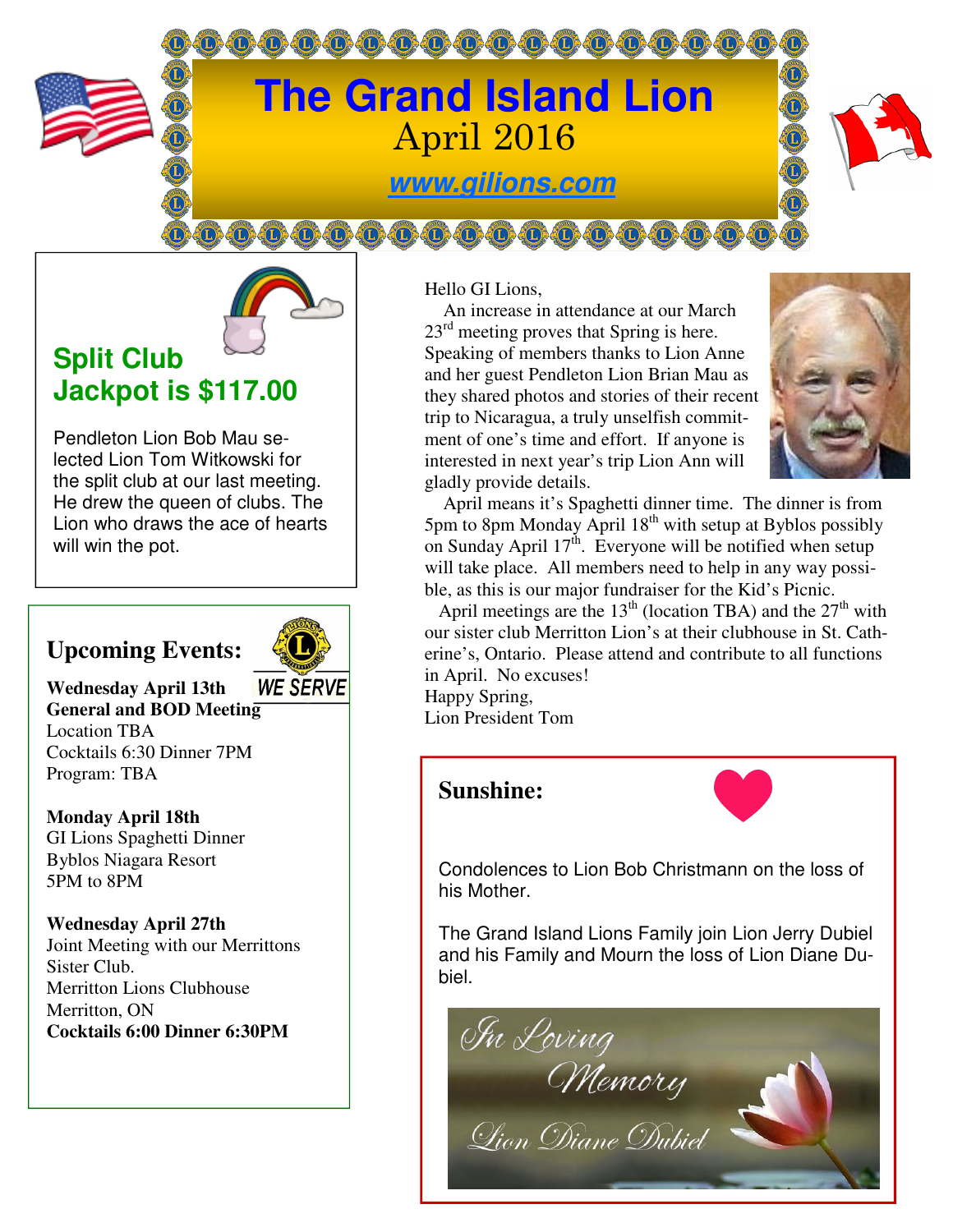

Lion Anne Fahning recently returned from the "Hopeful Ways" Medical Mission in Nicaragua and along with Pendleton Lion Brian Mau spoke to our club of their experiences at our March 23rd meeting.



PO Box 1037 Getzville, New York 14068 USA Email: Nicaragua@HopefulWays.org www.HopefulWays.org

· 2068 Eyeglasses dispensed

· 2588 Sunglasses dispensed

· 2323 Eye drops dispensed

· 160 Safety glasses dispensed

### 2016 Nicaragua Eye Care Mission Juigalpa, Chontales, Nicaragua

### **Program Goals**

- . Provide quality and free eye care services to the poor in Nicaragua.
- . Through a series of projects, establish sustainable Eye Care Clinic to deliver free services after the medical brigade returns to the USA.
- . Build relationships between Nicaragua Lions Clubs and Lions in the USA.

#### **Project Support**

- . Lions Club International Foundation Grant (LCIF)
- District 20-N Lions Clubs
- · Corporate sponsors: Alcon, Allergan, Reichert

#### **Medical Brigade**

- $.31$ USA & Canada Brigade Members (+4 Nicaraguan Eye Car Professionals)
- $\mathbf{R}$ Ophthalmologists (2 Nicaraguan) .
- 4 Optometrists (1 Nicaraguan)
- 4 Opticians (1 Nicaragua)
- **Registered Nurses** 8
- . 16 Non-medical Volunteers (including 8 USA Lions)

#### **Patient Eye Care**

- · 2720 Patients treated
- 2701 Vision screening
- 665 Optometrist examinations
- · 1620 Auto-refractions

#### **Surgery** Su

| индену<br>urgical Condition |                    | Candidates Identified |                 | Surgeries Performed |              |
|-----------------------------|--------------------|-----------------------|-----------------|---------------------|--------------|
|                             | • Total Evaluated  |                       | - 134           |                     | $\bullet$ 40 |
|                             | $\bullet$ Cataract |                       | -77             |                     | $\cdot$ 21   |
|                             | · Strabismus       |                       | 2               |                     |              |
|                             | · Pterygium        |                       | 18              |                     | 18           |
|                             | • Other Conditions |                       | 12 <sup>5</sup> |                     |              |
|                             | • Non-Surgical     |                       | 25              |                     |              |

## **Hopeful Ways Cont.**

### **Sustainability Free Eve Care Services**

Goal: The Hopeful Ways Eye Care Mission promotes establishment of sustainable free eye care services to the Nicaraguan poor with minimal to no support from outside Nicaragua.

- . Established a fully functioning Juigalpa Lions Ophthalmic Clinic o Hopeful Ways
	- . Loaned full slate of ophthalmic instruments to outfit Clinic.
	- . Train Juigalpa Lions on auto-refractor and at appropriate brigade stations
	- o Juigalpa Lions Club
		- · Organize Nicaraguan Lions, community volunteers and eye care professional volunteers in a mini-brigade to provide free eye care services to the Nicaraguan poor.
		- . Register a limited number of patients to receive free services.
		- Coordinate execution of mini-brigade
		- o FONIPRECE
			- . Agreed to participate in a Juigalpa Lions mini-brigade eye care project by providing an optometrist and optician as volunteers.
- . Established a coalition to deliver free eye care surgeries to the poor in Nicaragua. o Hopeful Ways
	- · Organize eye care missions to Juigalpa
	- . Identify surgical candidates for Juigalpa Hospital and FONIPRECE
	- . Raise funds to cover surgical expenses incurred by FONIPRECE
	- o Juigalpa Lions Club
		- · Support Hopeful Ways Mission projects to Juigalpa.
		- Coordinate patients at Juigalpa Lions Ophthalmic Clinic for surgical evaluation by FONIPRECE and Juigalpa Hospital doctors
		- . Coordinate patients scheduled for surgery at FONIPRECE
		- . Organize a small eve care mini-brigade without a USA-based medical brigade present by using Nicaraguan Lion and doctor volunteers.
	- o FONIPRECE Non-profit Eye Surgery Clinic
		- · Evaluate surgical candidates identified by brigade projects
		- Provide major surgeries (cataracts, strabismus) at a significantly reduced costs.
	- o Juigalpa Hospital
		- · Evaluate surgical candidates identified by brigade projects
		- Provide free minor eye surgeries (pterygium, etc.)

### **Goodwill Activities**

- . Hopeful Ways donated medications and surgical supplies from excess inventories to Juigalpa Hospital and FONIPRECE Clinic.
- . Established a cooperative relationship between the Hopeful Ways neonatal intensive care nurse (NICU) and the Juigalpa Hospital neonatal unit to exchange information and improve care for premature birth babies and breast feeding mothers.
- . A brigade volunteer donated baseball equipment to a Juigalpa baseball team.
- . All children entering the clinic received a small toy to comfort them and keep them entertained during their long wait for clinic services.
- . Sunglasses and toys remaining at the end of the project were distributed to the very poor living in a roadside rural community.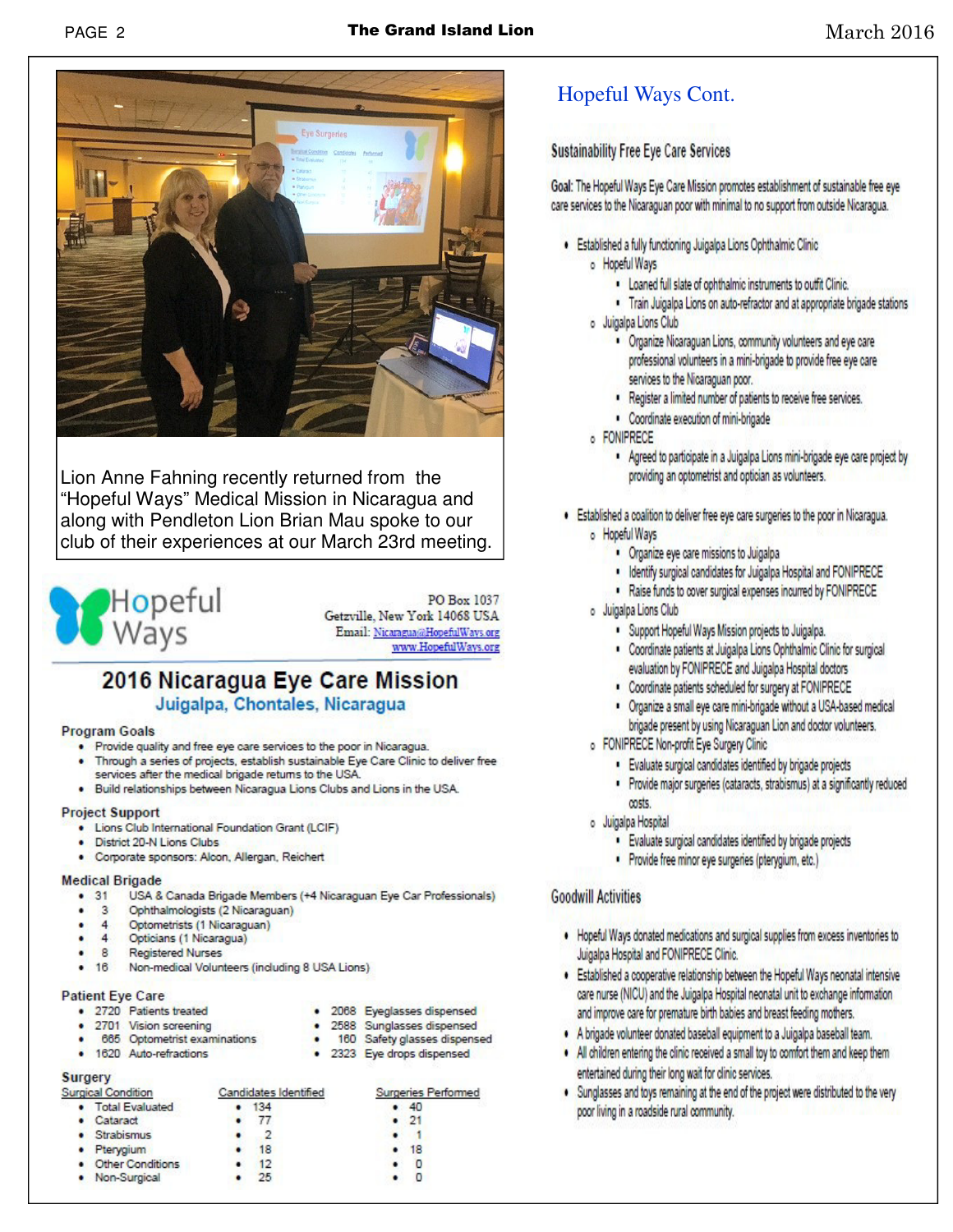